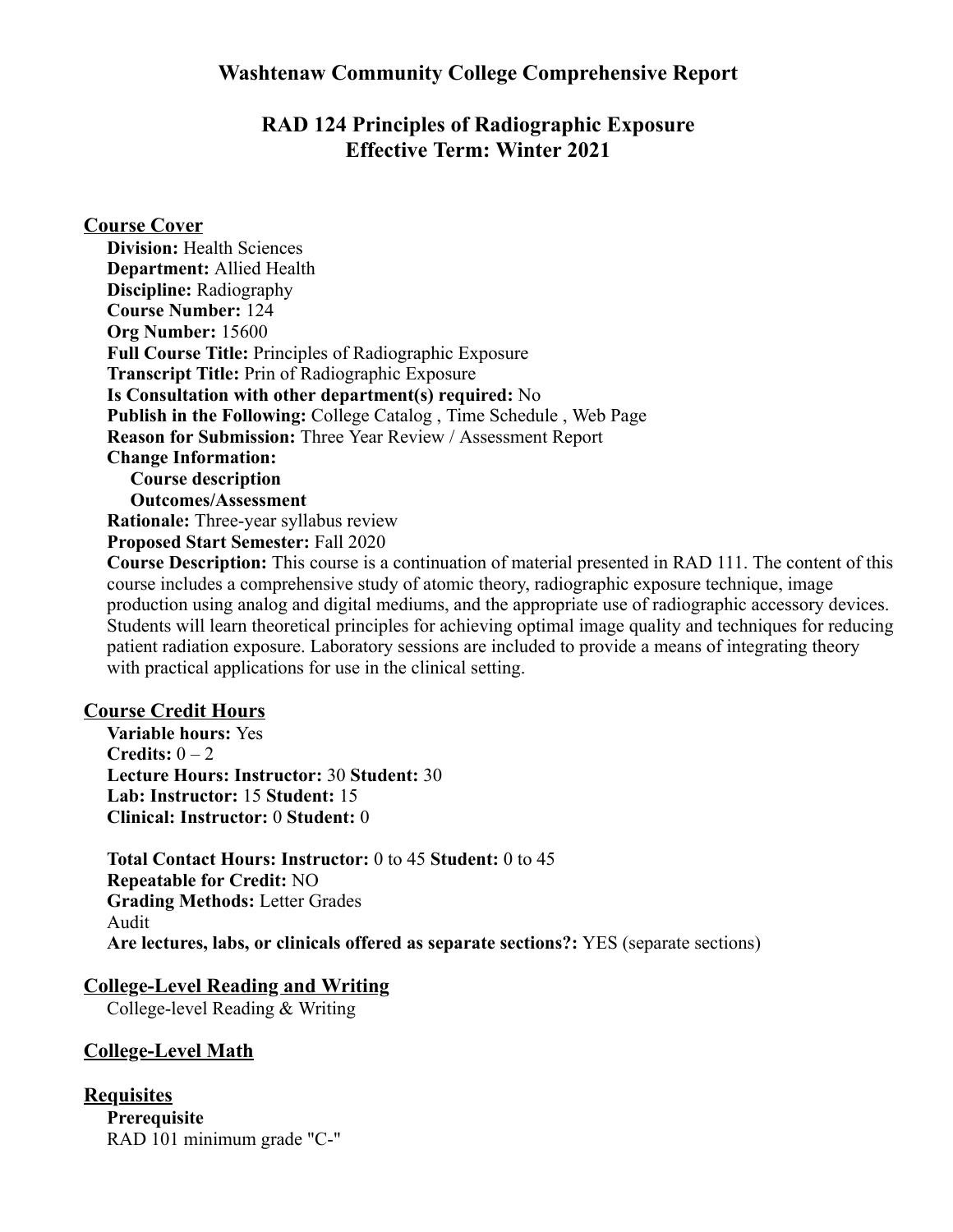## **General Education**

## **Request Course Transfer**

**Proposed For:**

### **Student Learning Outcomes**

1. Identify the x-ray interactions that occur with matter.

#### **Assessment 1**

Assessment Tool: Outcome-related multiple-choice questions on the departmental final exam Assessment Date: Fall 2020 Assessment Cycle: Every Three Years Course section(s)/other population: All Number students to be assessed: All How the assessment will be scored: Answer key Standard of success to be used for this assessment: 90% of the student will score 75% or above on the questions related to the outcome. Who will score and analyze the data: Departmental faculty

2. Calculate the appropriate exposure factors necessary to produce an optimal exposure to the image receptor.

### **Assessment 1**

Assessment Tool: Outcome-related multiple-choice questions on the departmental final exam Assessment Date: Fall 2020 Assessment Cycle: Every Three Years

Course section(s)/other population: All

Number students to be assessed: All

How the assessment will be scored: Answer key

Standard of success to be used for this assessment: 90% of the student will score 75% or above on the questions related to the outcome.

Who will score and analyze the data: Departmental faculty

3. Identify the factors that influence the production of scatter radiation.

#### **Assessment 1**

Assessment Tool: Outcome-related multiple-choice on the departmental final exam

Assessment Date: Fall 2020

Assessment Cycle: Every Three Years

Course section(s)/other population: All

Number students to be assessed: All

How the assessment will be scored: Answer key

Standard of success to be used for this assessment: 90% of the student will score 75% or above on the questions related to the outcome.

Who will score and analyze the data: Departmental faculty

## **Course Objectives**

- 1. List and explain the possible interactions of x-ray photons with matter.
- 2. List and explain the factors affecting the probability of the photoelectric effect.
- 3. Explain the importance of the photoelectric effect in the production of a diagnostic radiographic image.
- 4. List and explain the probability of a Compton interaction.
- 5. Define milliamperage (mA) and explain its relationship to image receptor exposure.
- 6. Solve mathematical problems using the inverse square law.
- 7. Solve mathematical problems using the exposure maintenance law.
- 8. Solve mathematical problems using the 15% rule.